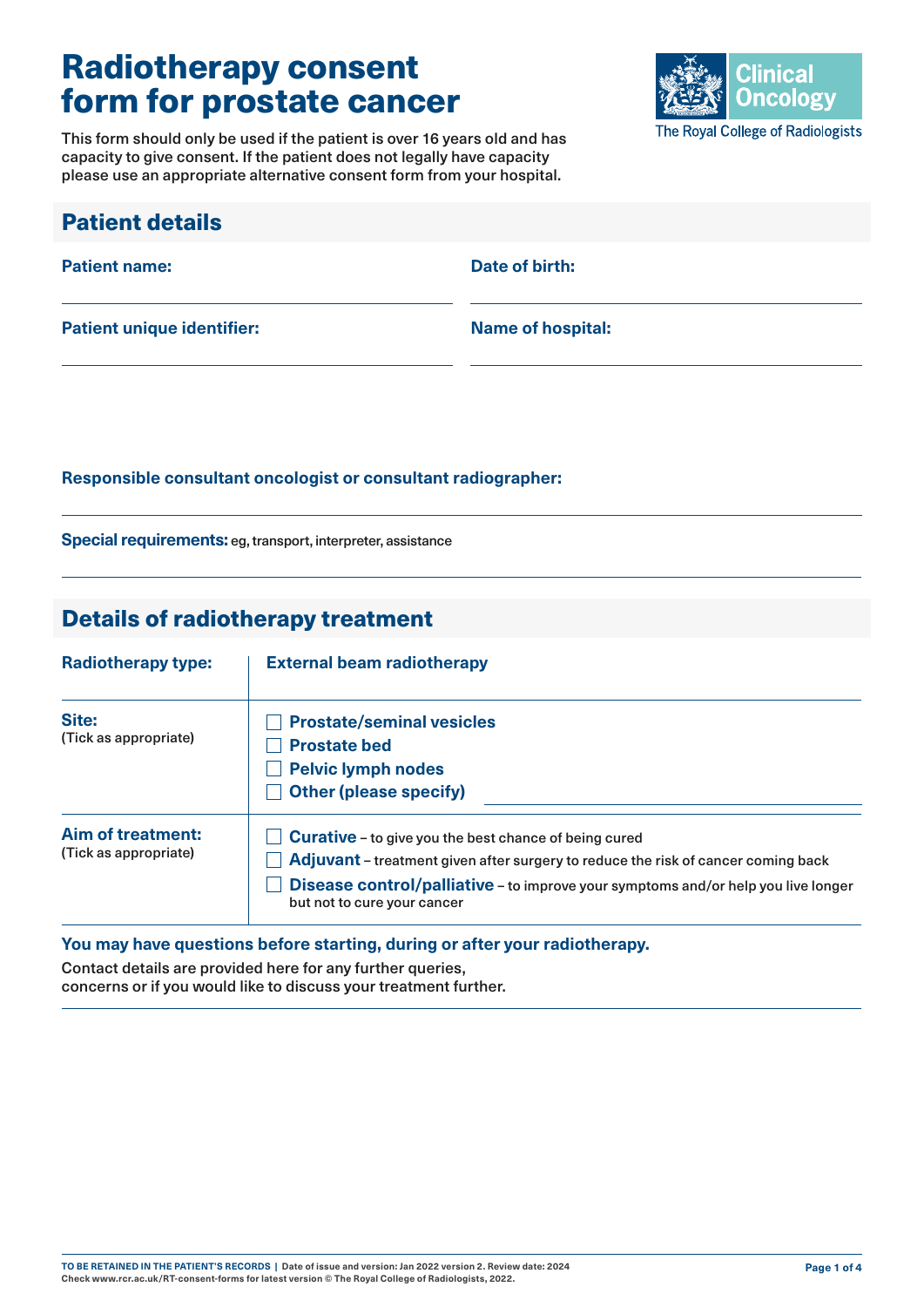## Possible early/short-term side-effects

**Start during radiotherapy or shortly after completing radiotherapy and usually resolve within two to six months of finishing radiotherapy. Frequencies are approximate.**

| <b>Expected</b><br>50%-100%                            | <b>Tiredness</b><br>Urinary frequency (passing urine more often than normal), urgency<br>(sudden urge to pass urine) and <b>Slower flow</b> compared to normal                                                                                                                 |  |  |  |
|--------------------------------------------------------|--------------------------------------------------------------------------------------------------------------------------------------------------------------------------------------------------------------------------------------------------------------------------------|--|--|--|
| <b>Common</b><br>10%-50%                               | Hair loss in the treatment area<br>Bowel frequency (opening your bowels more often than normal) and urgency (sudden urge<br>to open your bowels)<br><b>Looser stools</b> with more mucous or wind compared to normal                                                           |  |  |  |
| <b>Less common</b><br>Less than 10%                    | Skin redness/irritation in the treatment area<br>Cystitis/pain when you urinate - due to bladder inflammation<br>Rectal pain/discomfort - due to rectal inflammation<br>A feeling of not completely emptying your bowels<br>Bleeding from your bladder or bowel - usually mild |  |  |  |
| <b>Rare</b><br>Less than 1%                            | Urinary retention - not being able to pass urine which may result in needing<br>a urinary catheter<br><b>Urinary incontinence including urine leaking</b>                                                                                                                      |  |  |  |
| <b>Specific risks</b><br>to you from<br>your treatment |                                                                                                                                                                                                                                                                                |  |  |  |
|                                                        | <b>Patient</b><br>I confirm that I have had the above side-effects explained.<br><b>initials</b>                                                                                                                                                                               |  |  |  |

**TO BE RETAINED IN THE PATIENT'S RECORDS | Date of issue and version: Jan 2022 version 2. Review date: 2024 Check [www.rcr.ac.uk/RT-consent-forms](http://www.rcr.ac.uk/RT-consent-forms) for latest version © The Royal College of Radiologists, 2022.**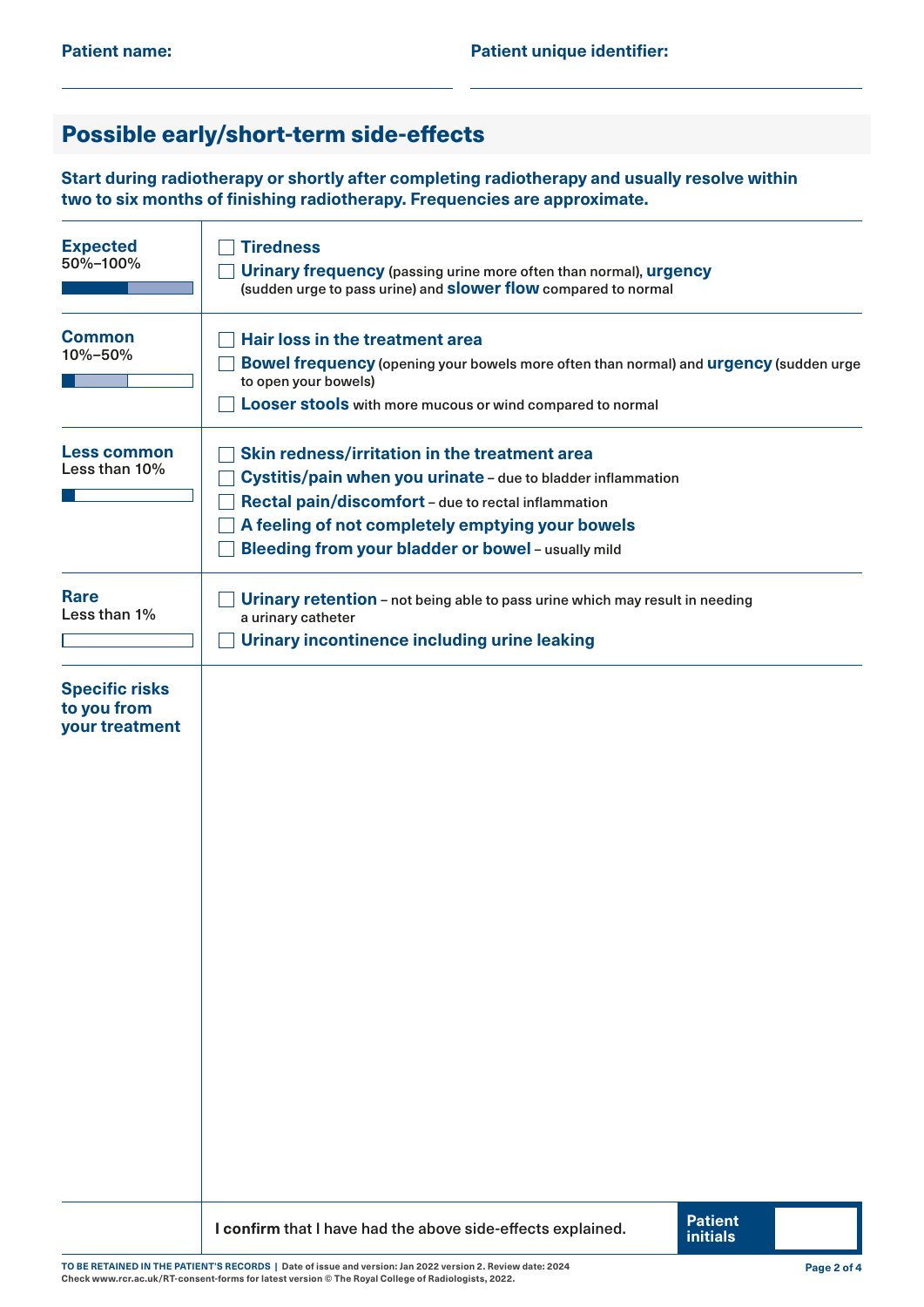## Possible late or long-term side-effects

**May happen many months or years after radiotherapy and may be permanent. Frequencies are approximate.**

| <b>Expected</b><br>50%-100%                            | <b>Infertility</b> - Radiotherapy will affect your fertility. Please let us know about<br>your plans for having children and we can advise accordingly.                                                                                                                                                                                                                                                                                                                                                                                                                                                                                                 |  |  |  |  |
|--------------------------------------------------------|---------------------------------------------------------------------------------------------------------------------------------------------------------------------------------------------------------------------------------------------------------------------------------------------------------------------------------------------------------------------------------------------------------------------------------------------------------------------------------------------------------------------------------------------------------------------------------------------------------------------------------------------------------|--|--|--|--|
| <b>Common</b><br>10%-50%                               | Urinary daytime/night-time frequency (passing urine more often than normal)<br>and <b>urgency</b> (a sudden urge to pass urine)<br><b>Bowel urgency</b> (a sudden urge to open your bowels)<br>Looser stools - with more mucous or wind compared to normal<br><b>Changes in ejaculate - such as reduced amount, dry, altered consistency or blood stained</b><br><b>Loss of orgasm</b><br><b>Change to penile length/appearance</b><br>Inability to achieve an erection                                                                                                                                                                                 |  |  |  |  |
| <b>Less common</b><br>Less than 10%                    | Cystitis/pain when you urinate - due to bladder inflammation<br>Incomplete emptying of your bladder or reduced bladder capacity<br>Urinary stricture (a narrowing in your water pipe which may require surgery)<br><b>Bowel frequency (opening your bowels more often than normal)</b><br>Rectal pain/discomfort - due to rectal inflammation<br><b>Bleeding from your bladder or bowel</b><br><b>Intermittent abdominal discomfort</b>                                                                                                                                                                                                                 |  |  |  |  |
| <b>Rare</b><br>Less than 1%                            | Urinary incontinence including urine leaking (1%)<br>Pelvis/hip bone thinning and/or fractures<br>Bowel/bladder damage which may require surgery - due to perforation (hole),<br>fistula (abnormal connection between two parts of your body), bowel obstruction (blockage)<br>or severe bleeding<br>An increased risk of a different cancer in the treatment area<br>Radiotherapy to your pelvic lymph nodes:<br>Lymphoedema - fluid build up in your legs and potentially your scrotum<br><b>Malabsorption</b> - problems with nutrient absorption<br><b>Neuropathy</b> - damage to nerves which could cause pain, numbness or weakness in your legs. |  |  |  |  |
| <b>Specific risks to</b><br>you from your<br>treatment |                                                                                                                                                                                                                                                                                                                                                                                                                                                                                                                                                                                                                                                         |  |  |  |  |
|                                                        | <b>Patient</b><br>I confirm that I have had the above side-effects explained.<br><b>initials</b>                                                                                                                                                                                                                                                                                                                                                                                                                                                                                                                                                        |  |  |  |  |

**TO BE RETAINED IN THE PATIENT'S RECORDS | Date of issue and version: Jan 2022 version 2. Review date: 2024 Check [www.rcr.ac.uk/RT-consent-forms](http://www.rcr.ac.uk/RT-consent-forms) for latest version © The Royal College of Radiologists, 2022.**